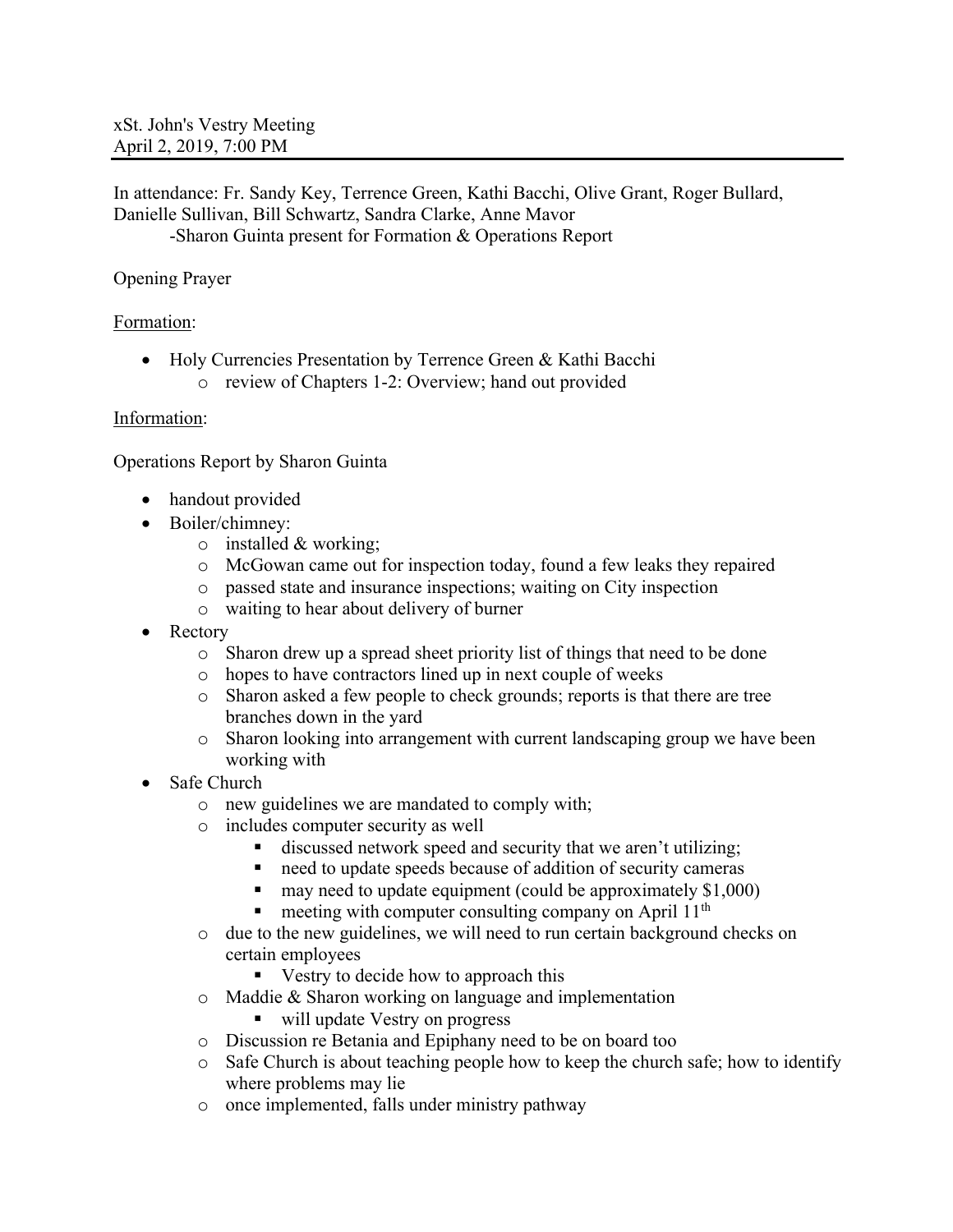- AC Unit
	- o old units, coolant not made anymore;
	- o if they break down, we may have to replace the unit
- Font/Alter painting
	- o discussion re returning it back to its original look

Thrift Shop Update by Kathi Bacchi

- starting 2nd week in July; Saturdays
- painting in May, seeking volunteers
- re volunteers: reaching out to teens who need service hours

Approval of Vestry Minutes

- Discussion re revisions to February 2019 minutes
- February 2019 minutes approved as submitted with changes discussed o seconded, all in favor, no abstentions
- March 2019 minutes approved as submitted
	- o seconded, all in favor, Roger Bullard abstaining because he was not present at that meeting

# Discussion:

Cemetery Fence

- Cemetery behind St. Andrews; new construction by Inspirica nearby
- Told we should have our cast iron fence repaired or replaced
- Suggestion that it should remain intact because of history of cemetery
- Dante and Ron to look at it to see what it takes to repair it

Update on Cricket Club Donation

- Terrence and Jane in discussion with Owen regarding some fundraising ideas to pay back the donation
- going forward, he will be able to use our facilities to fundraise needed dues in the future

Senior Associate Rector Report by Father Sandy

- Holy Week Schedule: mailed, also in bulletin
	- o Palm Sunday: we begin in St. Francis garden for procession of palms
	- o Stations of the Cross: week days at 10:00 am
	- o Agape dinner: Maundy Thursday at 6:00 pm
		- service at 7:00 pm
		- night watch from 9:00 pm Thursday until 6:00 am Friday
		- 2-4 people for each hour slots
		- discussed security procedures
		- suggestion: asking people on Palm Sunday to write out individuals